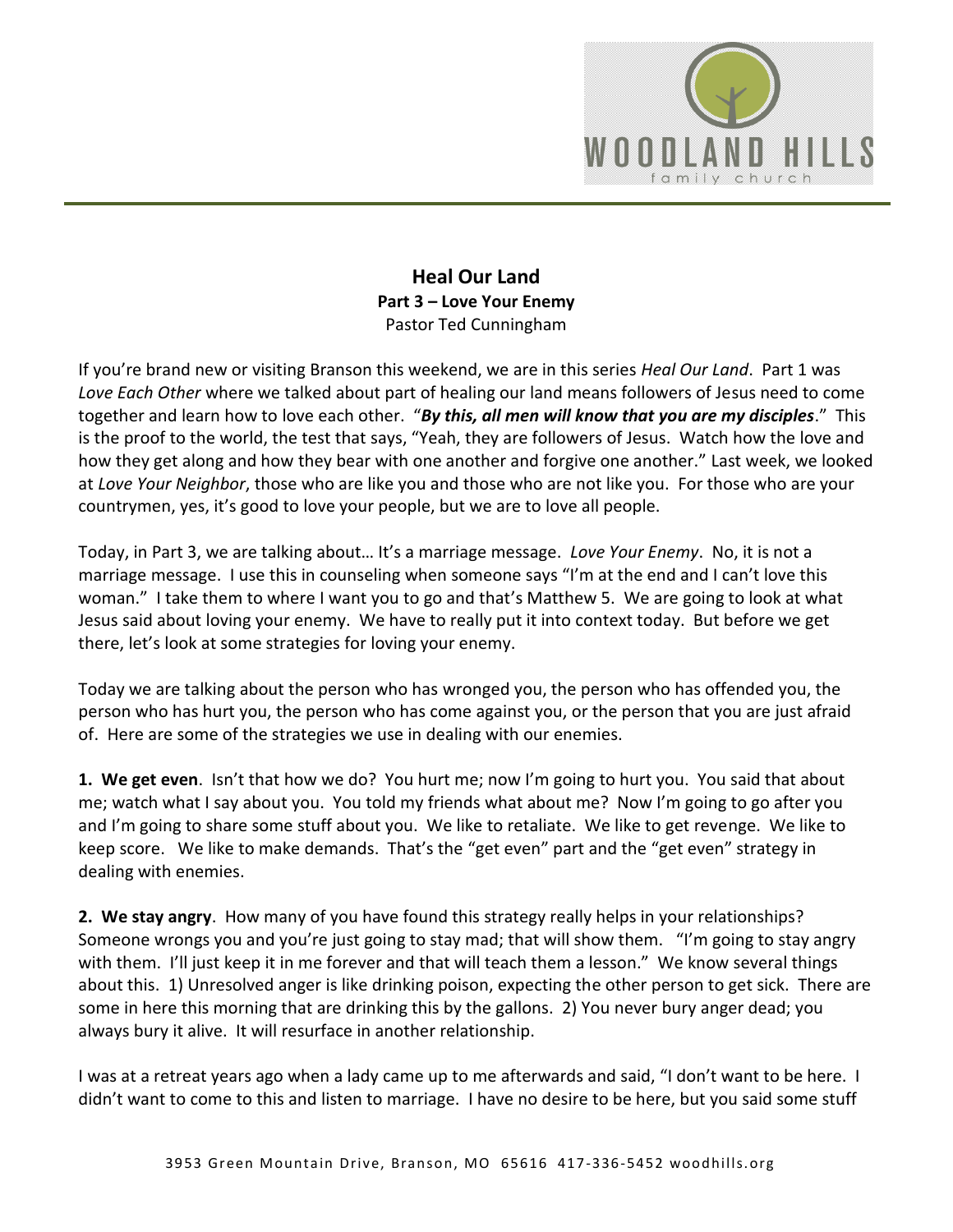last night that made me mad. I don't like you and I don't like what you have to say."

I didn't say it out loud, but in my mind, I'm thinking *Bucket of sunshine we've got standing right here in front of us*. But, as she was talking to me, she goes, "Here's my prayer. I've been praying this every morning. Then you said something that really triggered it. I've been praying this prayer every morning. I've been praying 'Lord, you know how much I hate my ex-husband and I hope you kill him today.'"

That's when you step back and when you can really have some opportunities for ministry. She said, "I didn't want to hear it, but you prayed something that really hit me." As she's standing there with her new husband, she said, "You said you never bury anger dead; you always bury it alive. In other words, it will resurface in another relationship."

Think about that whenever you share that. Some of you are here right now and you hate someone. You can think of an enemy, someone you can't stand, someone that wears you out. It may be an ex-husband or ex-wife, but you're sitting next to someone today who has just fed that anger with you. I want to just help you see today, hopefully, that at some point, if it's not resolved, it will come out on you.

I think this new husband was thinking, *Yeah, I hadn't even thought of that until you brought it up, but there's so much in her right now I don't want to deal with.*

Maybe you've been in stores where you hear somebody yelling at an attendant or a cashier and they're just horrible. Did anybody experience that this weekend? Do you know what my first thought is when I see that now? I feel sorry for her husband. Her husband may be out in the car going, *This is the few minutes where I get some alone time and I get to be at peace. Let her put her venom in there*.

But, I immediately go to how this is something coming out in public that… Think of all the relationships where this is resurfacing. This lady at the retreat said, "You were talking about anger last night like a little pet." That's how I like to describe anger because it helps me remember it.

Some of you carry around anger like a carnival gold fish. It lasts a day or two and then it's gone and you don't have to worry about it too much. Others of you carry around this guinea pig that lives five to seven years. And with your thoughts and with your list of all the reasons this person has offended you and all the reasons why you hate them and all the reasons you would love to get even with this person, you're just feeding this little guinea pig every day and you carry this guinea pig everywhere you go.

Some of you have a parrot and this parrot can live 75 years. Some of these parrots get willed to people after they die and you're sitting at the lawyer's office and the lawyer tells your brother, "You get the house" and tells your sister, "You get the bank accounts" and tells you, "You get the bird." First service didn't get that joke. That was a poultry joke. And you're thinking *Yeah, I just got the bird*. You know what you need to do with the bird. You don't need to return the bird, which is what some of you do when you get the bird; you give the bird right back. I love that some of you have no idea what I'm talking about right now.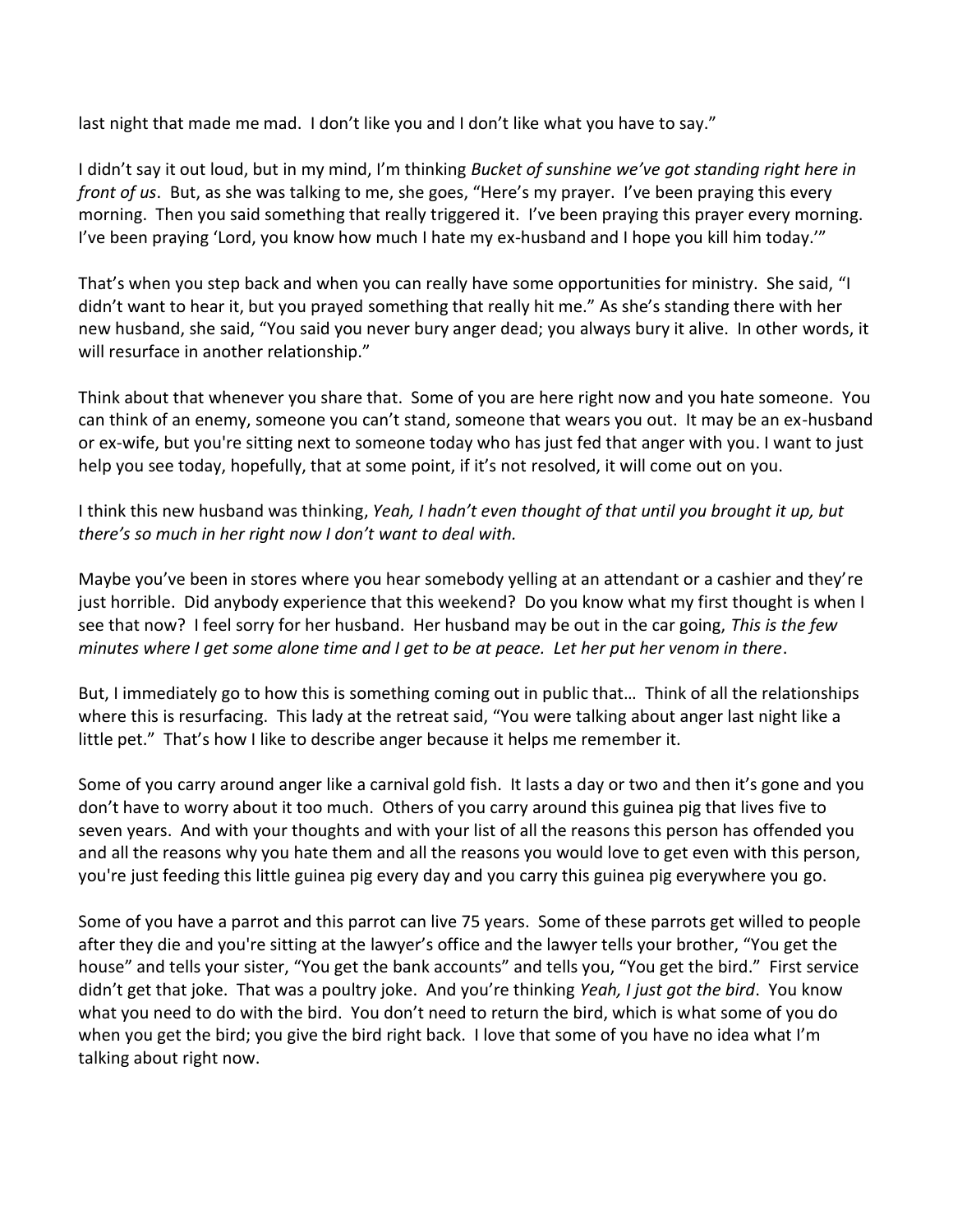Do you know what you need to do with the bird you've been carrying around your whole life? You need to take it off your shoulder, throw it into the air, and yell, "PULL!" Only in the Ozarks does killing a bird get a laugh. On the east and west coast, we'd have to release it in a forest preserve down the road.

But do you know what this lady said? She said, "After you gave that illustration, do you know what my husband and I realized? We weren't carrying a bird. We didn't have a guinea pig. We didn't have a carnival gold fish. We were carrying around a tortoise together. A tortoise can live 150 years and we were carrying this tortoise everywhere we went. And what I didn't realize was when we got married, I was asking my new husband to be as angry and mad and have as much hate in his heart towards my exhusband as I did. We would feed it together." There were just some moments in their lives that weekend and moments in their heart where they went "Oh, no, once this guy's gone, once he's no longer the issue, this is going to resurface in this marriage." I love what she said to me. This was a great moment, one of my favorite moments over the last couple of years. She said, "Just so you know, we left the tortoise back in our room. The tortoise is not going home with us."

For some of you, what you're dealing with right now is an enemy. You're dealing with someone who has hurt you deeply and you want to get even and you want to stay angry or you want to be like the one old guy who made to 100 years old. He was being interviewed by a television reporter. The television reporter said, "Wow, 100 years old. Give me some practical wisdom from that long upon this earth."

The 100-year-old goes, "I'll tell you one thing, I don't have any enemies."

The television reporter was inspired and said, "How do you go about life with no enemies?"

The guy said, "You've just got to outlive them all." That's a strategy too.

**3. Wait for them to die**. Have you heard the expression? "Friends come and go, but enemies are for life." Even the people we're no longer in contact with, we're in this self-made prison called unresolved anger. We're tearing ourselves apart, thinking the best thing to do in this situation is to hate that person.

Jesus gives us a clear strategy and it's this simple: love them. Some of you were just having fun. We were talking turkeys and ducks and chickens and talking about the weekend and then your posture just went closed. You're like, "Love the person who hurt me?"

Watch what Jesus says in Matthew 5. This is very powerful*. [43](http://www.studylight.org/desk/?q=mt%205:43&t1=en_niv&sr=1) "You have heard that it was said …"*  Let's put this whole thing in context. Right here, Jesus is not going to be correcting an Old Testament teaching. Nowhere in the Old Testament, nowhere in the writings of Moses do you read "Hate your enemy." We read out of Leviticus last week, quoted by Jesus. "Love your neighbor." The idea of Jesus' day was we are to love our neighbor, those who are like us, those who we feel comfortable with, those who are our countrymen, but the people who go against us, go against God, are the ones we hate. Love this person, hate this person. It's very important when Jesus says, *"You have heard that it was said, 'Love your neighbor and hate your enemy.'*"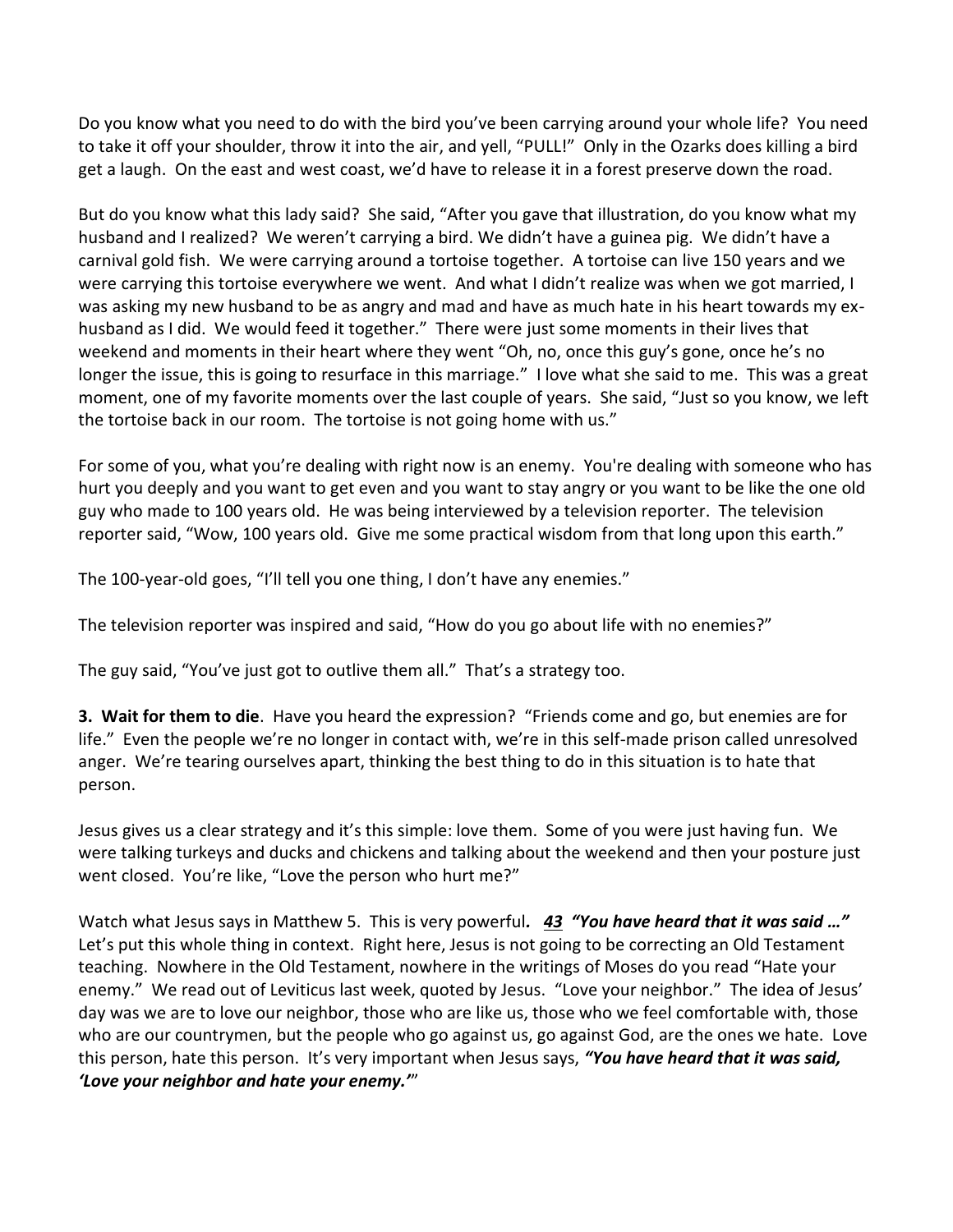He's not quoting the Old Testament. Love your neighbor is the Old Testament, but some people interpreted… The teachers of the law, the Pharisees of that day said "Okay, when we see the theme from our ancestors, the theme of the Old Testament is God's judgment against evil." The idea went something like this: "These people here hate you, they abhor you. They don't follow your ways. They actually mock your ways. They take your name in vain and because they hate you, we will hate them." Jesus is saying "You've heard that said."

Let's pause there for a second because I think we're still dealing with that today, 2,000 years later. As we think of those in our country, in our land that go against God, his plans and his ways, we can let seep into our heart the idea of because they won't follow Him… Not only will they not follow Him, they mock Him, they make fun of Him, they are His enemies, therefore, I will hate them. And Jesus comes in and says, "You've heard that and you've been living that way, but that's not it."

*[44](http://www.studylight.org/desk/?q=mt%205:44&t1=en_niv&sr=1) "But I tell you, love your enemies and pray for those who persecute you…"* So, the theme through the Old Testament is very clear. The theme is God's wrath upon evil, but when you read the Psalms, you get a lament Psalm and that is very important. Today we are going to look at a wisdom psalm, the lament psalm

**Personal and national anger, hatred, and revenge.** The Psalm we are going to look at today is Psalm 139. We are going to look at that because David is now talking about the enemies of God. He says, "…are my enemies and my hatred towards them is strong." We're not talking about what is said in Psalm 139. When Jesus said, "You've heard it said," he's talking about how the Pharisees, the teachers of the law in his day were interpreting that. When Jesus says, "You've heard it said, but I tell you…" He's correcting a misinterpretation of this text. This is very clear, but you get this passion, you get this frustration for those who rebel against God.

I want some of you to be clear today, to know my heart and the desire for us to grasp this is that yes, you have a lot of emotions right now for those who do not walk with the Lord. There is frustration and even fear about those who have turned their back on God and would be an enemy of God. And it comes out maybe as it comes out in Psalm 139. *[19](http://www.studylight.org/desk/?q=ps%20139:19&t1=en_niv&sr=1) If only you, God, would slay the wicked! Away from me, you who are bloodthirsty! [20](http://www.studylight.org/desk/?q=ps%20139:20&t1=en_niv&sr=1) They speak of you with evil intent; your adversaries misuse your name. [21](http://www.studylight.org/desk/?q=ps%20139:21&t1=en_niv&sr=1) Do I not hate those who hate you, Lord, and abhor those who are in rebellion against you? [22](http://www.studylight.org/desk/?q=ps%20139:22&t1=en_niv&sr=1) I have nothing but hatred for them; I count them my enemies.*

Now look at this text through the eyes of a Pharisees. It's why Jesus is correcting this in Matthew 5: 43. Jesus is correcting the idea of "Oh David said it right there, so it is good for us to love your neighbor and hate your enemy. But you need to understand who this is being directed to. And I think this is so important. This psalmist is not taking this to the enemy, this psalmist is taking it to God. For some of us who are dealing with anger and hatred right now towards an enemy, we are misplacing the source, going to the wrong source. We are taking everything inside of us and wanting to go at our enemy, but that's not the first place you start. What we need to understand this from the psalm and have a proper interpretation of it… not like the Pharisees had a misinterpretation of it. We need to understand the psalmist is doing the right thing.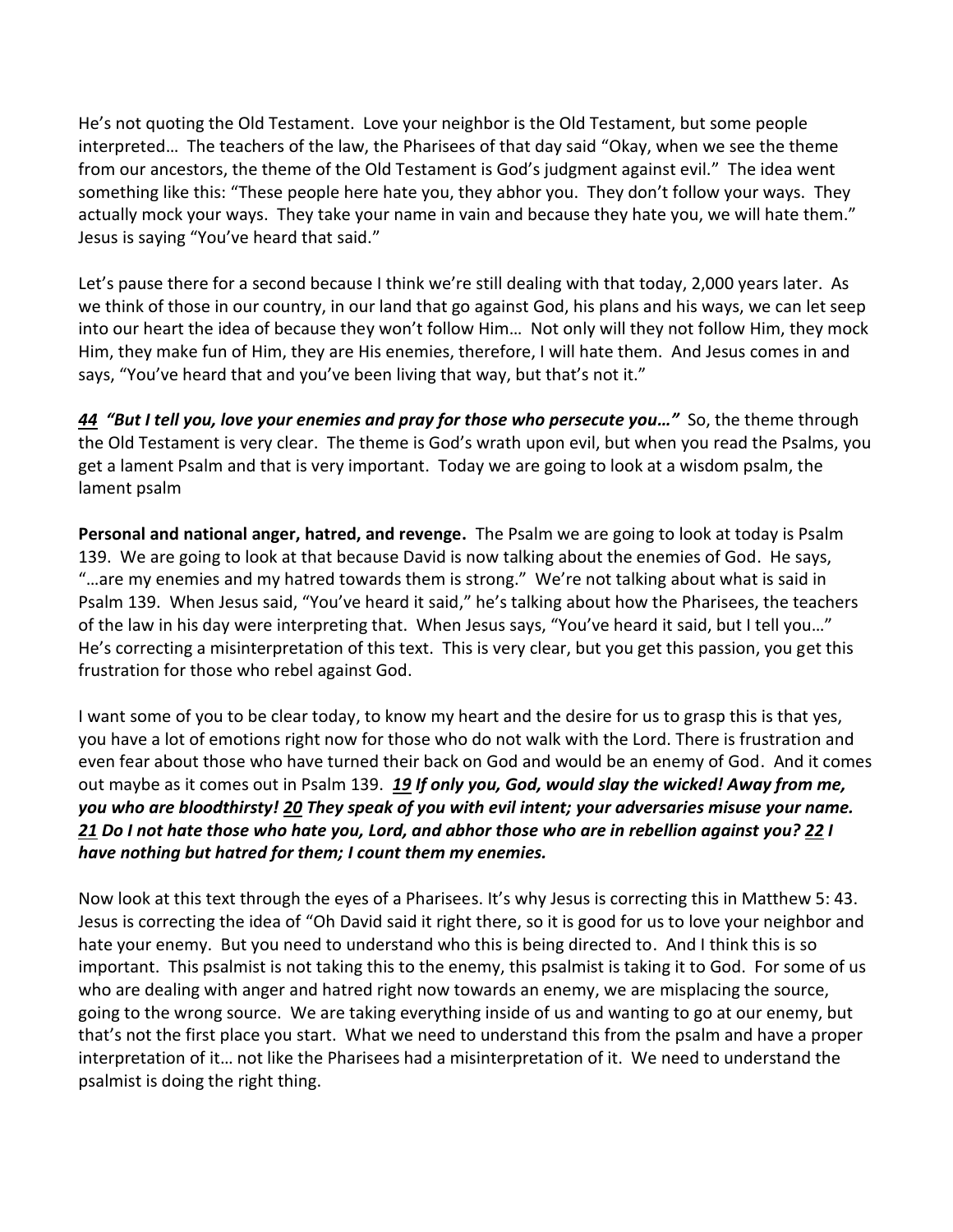**God, not your enemy, is the source for resolving your anger**. He's the source of life, the source of love, and the source of forgiveness. Many of us need to start in our relationships with less talk with your enemy and more talk with God. Less going at our enemies and more going to God about our enemies. This may take some of you a long time because your list is long of all of the offenses that have been brought against you. They are deep, they are cutting, they are painful to even think about. Instead of taking that list back…

I sat down with a friend years ago, trying to reconcile a relationship and he brought the list out. This list was years old. I told him, "We could walk through those one at a time, but please hear me. Forgive me. I want us to walk in reconciliation as brothers in Jesus Christ, would you please forgive me."

He said, "I can't we've got to go through this list so you clearly understand what's going on."

At that moment… Maybe you've been there. I felt like if I went back through that list one item at a time, I think at the end, he would have as much anger in his heart as he did when we started the list. That's because I'm not the source for him. Your enemy is not the source. You're spending too much time focused on, talking to, directing things at your enemy when you should be spending far more time with the Lord about this. God, not your enemy, is the source for resolving your anger.

A guy in the first service told me his enemy right now is his spouse. He goes, "That was good. I didn't plan on this being a marriage message today. I thought we were going to be talking about other people groups outside of our nation, but it's about my wife. I've been trying to reason with her."

I said, "Stop right there. How has that been working for you?"

He said, "It's not working; it's getting worse."

I go, "That's why. You stop reasoning with her, stop explaining to her, stop clearly communicating." I love when a guy tells me he's been clearly communicating.

He said, "And I hope you don't misinterpret my passion for anger."

I'm like, "No, I got it. Take it from here and bring it right down here right now. How much time have you spent with the Lord on your spouse? How much time have you spent alone in a closet and just gone at it, sharing your raw emotions with the Lord? How much time have you spent doing that?"

He said, "None."

God is your source.

David, the psalmist, does this. After he declares his hatred for the enemies of God, here's what he says. *[23](http://www.studylight.org/desk/?q=ps%20139:23&t1=en_niv&sr=1) Search me, God, and know my heart; test me and know my anxious thoughts.* Call it out. That's why we say around here "Holy Spirit, call them by name. *[24](http://www.studylight.org/desk/?q=ps%20139:24&t1=en_niv&sr=1) See if there is any offensive way in me, and lead me in the way everlasting.*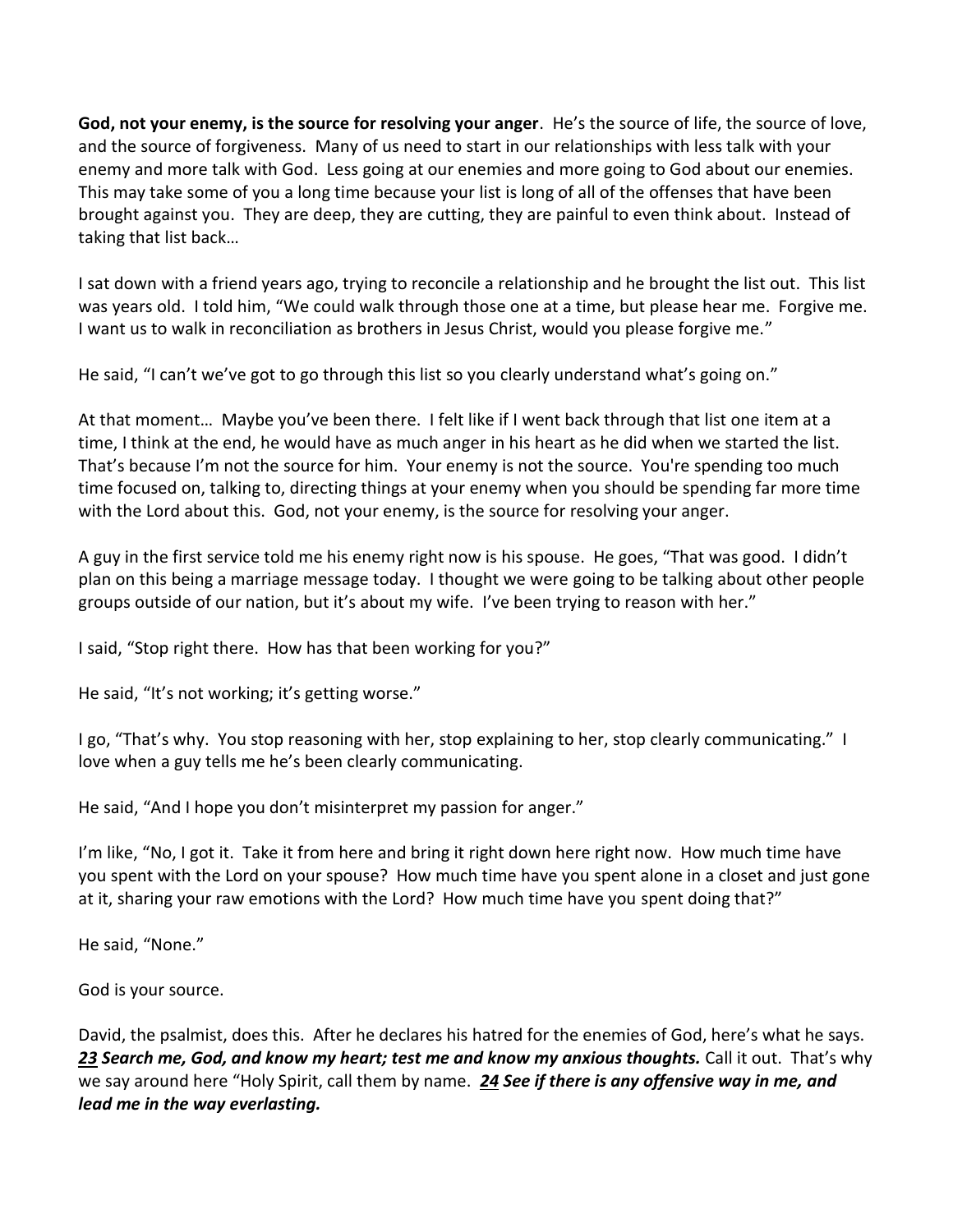Going back to what Jesus said in Matthew 5. This love your enemy and pray for those who persecute you, he says this: *[45](http://www.studylight.org/desk/?q=mt%205:45&t1=en_niv&sr=1) "…that you may be children of your Father in heaven."* When you do this, you are a mini me of your Father. Does anybody know what I'm talking about?

I have a mini me in my family and his name is Carson Cunningham. He's 11 years old. He looks like me. He talks like me. He acts like me, both good and bad. I can't discipline him because he's just acting out what was in my head, but I've learned not to let it out. Anybody know what I'm talking about? People are telling him all the time that he looks just like his dad. At that very moment, I'm kind of proud, but he's letting out a big sigh. I know what he's thinking. He comes over to me and his favorite thing to do is wiggle my double chin a little bit. He knows he's going to get it one day. But he's a mini me. He looks like me. He walks like me. He talks like me.

Jesus is saying, "When you love, when you pray, when you bless, when you handle your enemy the right way, you will look like your Father in heaven. You will be taking on the heart of your heavenly Father."

*"He causes his sun to rise on the evil and the good, and sends rain…"* Let me just share this for the farmers. He sends rain on the democrats and the republicans. *"…on the righteous and the unrighteous.*<sup>*"*</sup> The term for this is "common grace," goodness, blessing even those who do evil. Obviously, the hope there is that it would lead to repentance and they would see who God is and know who God is and cry out to him. But, this is what it means to take on the heart of your heavenly Father. To look at someone who is cursing you and not respond with a curse, but respond with blessing. To take someone who has hurt you and not go back at them to hurt them, but to pray for them. With whatever is inside of you that you just want to explode onto them, you get alone, you and God, and you vent. Less venting on Facebook and more venting in prayer closets. And all God's people said… Amen. This is how it is supposed to be that you would be like your Father in heaven.

Jesus goes on in this text to teach us this very important principle:

**There are no special skills required to love easy to love people**. It requires nothing special to greet someone who is kind and gracious. Maybe you've experienced this with a waiter or waitress or in a store. You go to ask a question and you're met with anger. You're met with just a little short, rude, frustrated person. At that moment is when your skill comes out. If you walk into a store and you're met with "Good afternoon, we're glad you're here. Welcome. Is there anything I can do to help you," it's so easy to respond to that person. That's like the easiest person on the planet to respond to. But, when you walk in and they are standing there with no expression on their face and there is no good response to your questions, it's at that moment, follower of Jesus, that you get to test your skills. You get to shine because greeting an easy-to-greet person is easy. Loving an easy to love person is easy. Caring for someone who receives it is easy. Caring for someone who doesn't receive it is hard. That's where the skill comes in.

Jesus says, *[46](http://www.studylight.org/desk/?q=mt%205:46&t1=en_niv&sr=1) "If you love those who love you, what reward will you get? Are not even the tax collectors…"* Who were extorting people for money for the Romans. *"…doing that?"* These people you technically consider your enemies because they are stealing and robbing from you, they know how to do that. There's nothing special in that. *[47](http://www.studylight.org/desk/?q=mt%205:47&t1=en_niv&sr=1) "And if you greet only your own people, what are you doing*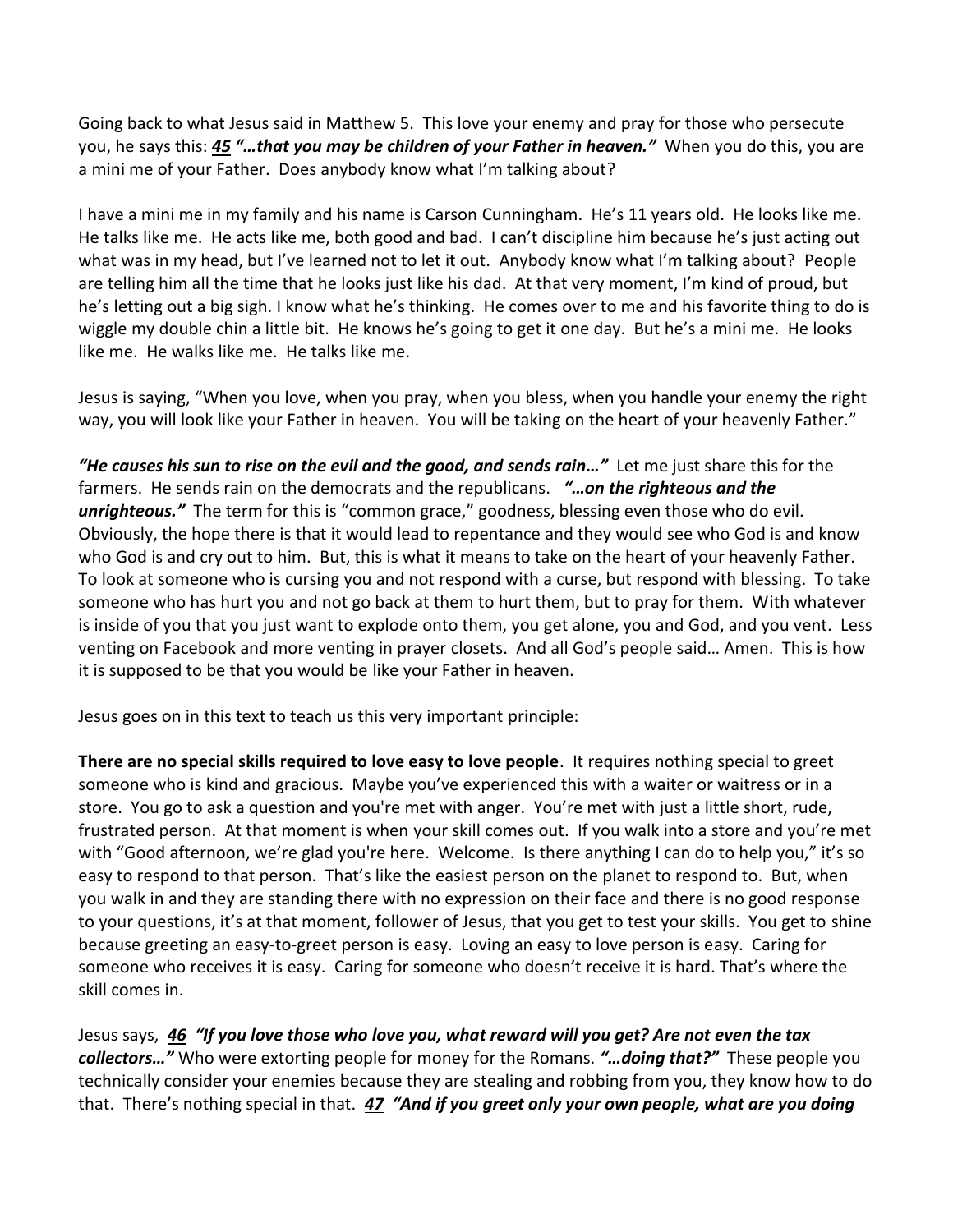*more than others? Do not even pagans do that? [48](http://www.studylight.org/desk/?q=mt%205:48&t1=en_niv&sr=1) Be perfect, therefore, as your heavenly Father is*  **perfect.**" In other words, loving your enemy is a mark of maturity. Be perfect. Don't lower the bar on loving; raise the bar on loving and be a child of your heavenly Father. Don't lower the bar and be like, "Until that person changes, until that person conforms…" No, raise the bar on love. We should be known for our love.

I have friends that their churches in bigger cities are being picketed for the way the pastor preached about this or that. I love hearing… We've never been blessed with like 50 picketers outside of our church. I thought *Wow, what a tremendous opportunity to show our skills.* I'm not challenging anybody to please come and do this, but my friends that have had this brought against them bring them water and doughnuts and coffee and they don't go out an preach to them. They don't leave gospel tracks for each one of them to read. They just love them. They wave at them. There is something that just frustrates people who just want the anger. It's not our job to get picket signs, stand on the other side, and scream nasty things at them. We respond a completely different way.

**Loving your enemy is ultimately trusting God to be the judge of all**. This is simply what Jesus is getting at. That's what the psalmist does. He says, "I'm going to take this to you. You deal with my enemy and I will do what you have called me to do. I will love, I will bless, I will pray."

For some of you, this is the break through you need right now in your marriage. This is the break through you need, trying to reconcile a relationship with a child. We work with so many parents at Woodland Hills who have prodigal children. I just want you to know that from a personal, pastoral point of view, I can mourn with you in that relationship. I'm there with you. I see the way they are living and it's like this should be so easy for them to see and to figure out. I get that, but one of the biggest struggles a parent of a prodigal has is there child is far from God.

Last week, a guy came up to me and wanted me to help him figure this out. He said, "The child is far from God, hates everything we've taught him, all the ways we tried our best to raise him, he is far from it. Ted, here is my concern…" Don't raise your hand on this, but I just want to know. If you have a child who is far from the Lord right now, I wonder if you've had this exact same concern. "Ted, if I love this child, will it validate their sin?" You're going to have to show me a text that says that's true because I'm here to tell you there isn't one. "Ted, what do I do with my son who won't walk with the Lord, who has taken on a relationship that is outside of God's traditional view of marriage? What should I do?"

Well, first of all, Thanksgiving is coming up. Invite him over for Thanksgiving for sure. Your son should be at your table. "Yeah, but if I invite him over and prepare a meal for him, what do we talk about?" The Cubs won the World Series. That could take a long time there. I find the best way to start out a Thanksgiving meal is just this simple little conversation starter. "Who did you vote for?" That's a great way to start a conversation.

I think the struggle here is the pain and the emotions involved in that broken relationship coupled with the right response. The right response is to love. I don't know every story in here, so this is a pretty broad statement to make, but I can almost guarantee you that your children know what you believe. To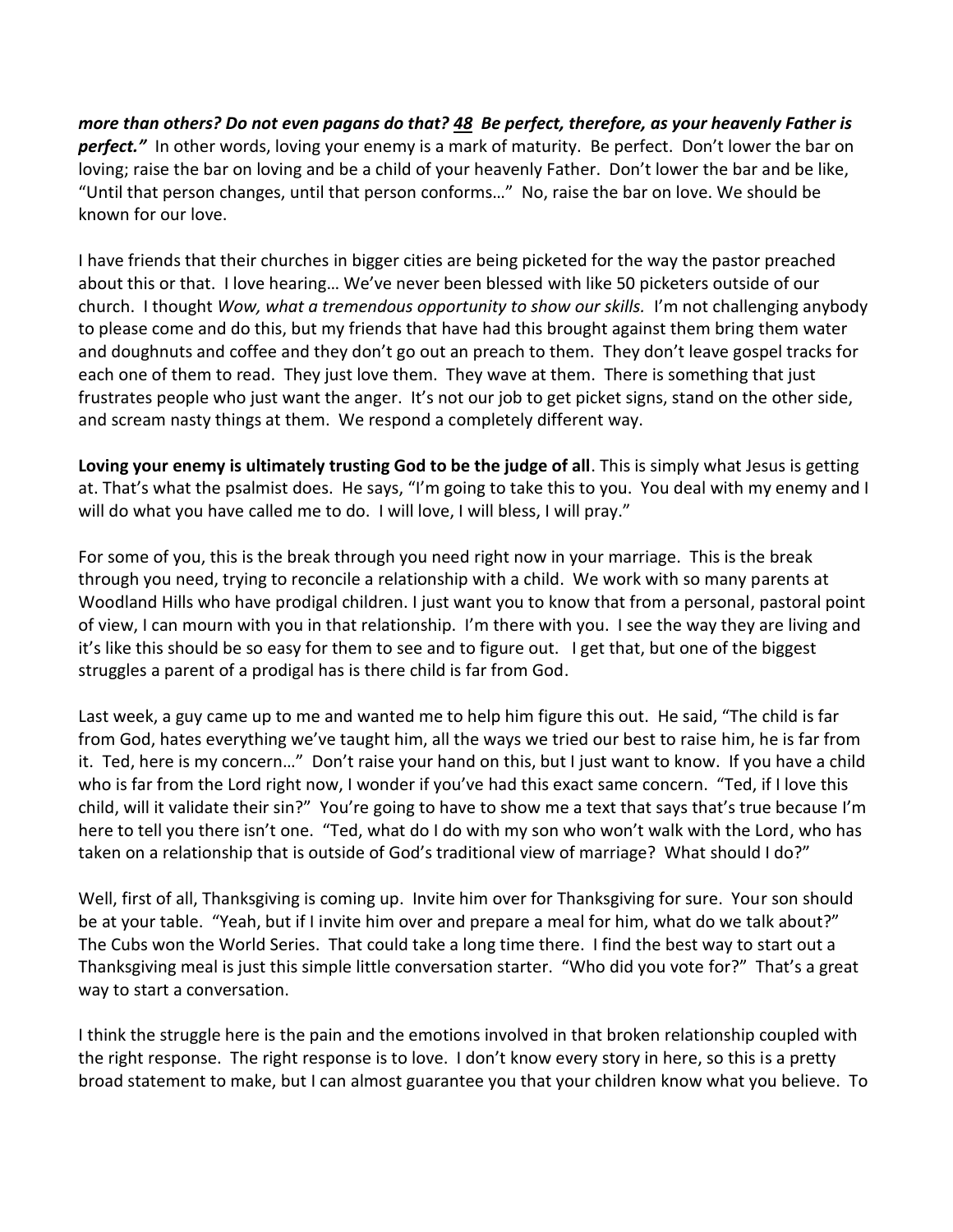sit down and preach to them over Thanksgiving, I don't think they need that. I think they need you to pour them another glass of root beer. I get this and it's tough.

For example, I am praying for our leaders, our government officials, our elected leaders, our appointed leaders. Right now, we are in the appointing phase, but we have an elected leader and now the appointed leaders' job is to promote good and punish evil. So, here's how loving your enemies plays out as a citizen of heaven and a citizen of the United States of America. I'm praying for my leaders to root out and to punish and to wipe out radical Islamic terrorism. I can have that in my heart and at the very same time have love for Muslims. I need to say that again.

I shared that and some of you came to me last week and said, "That's so easy I don't know why people are having a hard time separating the role of the government and the role of the Christian. What's the challenge here?" Some can't because the rhetoric is so spun up in our country. You turn on the news and you have "We must defeat…" I am for leaders that are going to promote good and punish evil. But at the same time, I don't look at Muslim people… I don't see one in an airport and start to have hatred in my heart towards that person. No, no. For some, the enemies you have created in your life, the enemies that, through circumstances in your life, have made an enemy out of you, you need to humble yourself. God opposes the proud, but gives grace to the humble. Go to your heavenly Father and trust him to be the judge of all.

One more passage. Turn over to Romans 12 as we see this practically played out. Paul is going to instruct Roman Christians. Here's what he says in Romans 12. *[9](http://www.studylight.org/desk/?q=ro%2012:9&t1=en_niv&sr=1) Love must be sincere. Hate what is evil; cling to what is good. [10](http://www.studylight.org/desk/?q=ro%2012:10&t1=en_niv&sr=1) Be devoted to one another in love. Honor one another above yourselves.*

I love this and Gary Smalley taught on this passage for almost his entire ministry. He loved the word *honor*. It means to esteem as highly valuable. He said the way you honor someone is to greet them first with your face. When you meet someone, to communicate honor with them, you simply look at them with awe like you can't believe they just walked into the room and you're so glad they are there. He did that with everyone: strangers, neighbors, enemies.

## *[11](http://www.studylight.org/desk/?q=ro%2012:11&t1=en_niv&sr=1) Never be lacking in zeal, but keep your spiritual fervor, serving the Lord. [12](http://www.studylight.org/desk/?q=ro%2012:12&t1=en_niv&sr=1) Be joyful in hope, patient in affliction, faithful in prayer. [13](http://www.studylight.org/desk/?q=ro%2012:13&t1=en_niv&sr=1) Share with the Lord's people who are in need. Practice hospitality.* Be a healing people with one another.

[14](http://www.studylight.org/desk/?q=ro%2012:14&t1=en_niv&sr=1) Bless those who persecute you; bless and do not curse. We don't return a curse with a curse. We don't return the bird with a bird. *[15](http://www.studylight.org/desk/?q=ro%2012:15&t1=en_niv&sr=1) Rejoice with those who rejoice; mourn with those who mourn.* This is the body of Christ.

Just this morning in the first service, we had family members who have lost family members and we are mourning. It happened to me again this morning in the lobby. Within five minutes, I was hugging a friend who just lost a parent and then going over and meeting the parent of a new child. We rejoice and we mourn and we do it all at the same time. *[16](http://www.studylight.org/desk/?q=ro%2012:16&t1=en_niv&sr=1) Live in harmony with one another. Do not be proud, but be willing to associate with people of low position. Do not be conceited.* **In other words, don't put** yourself above others.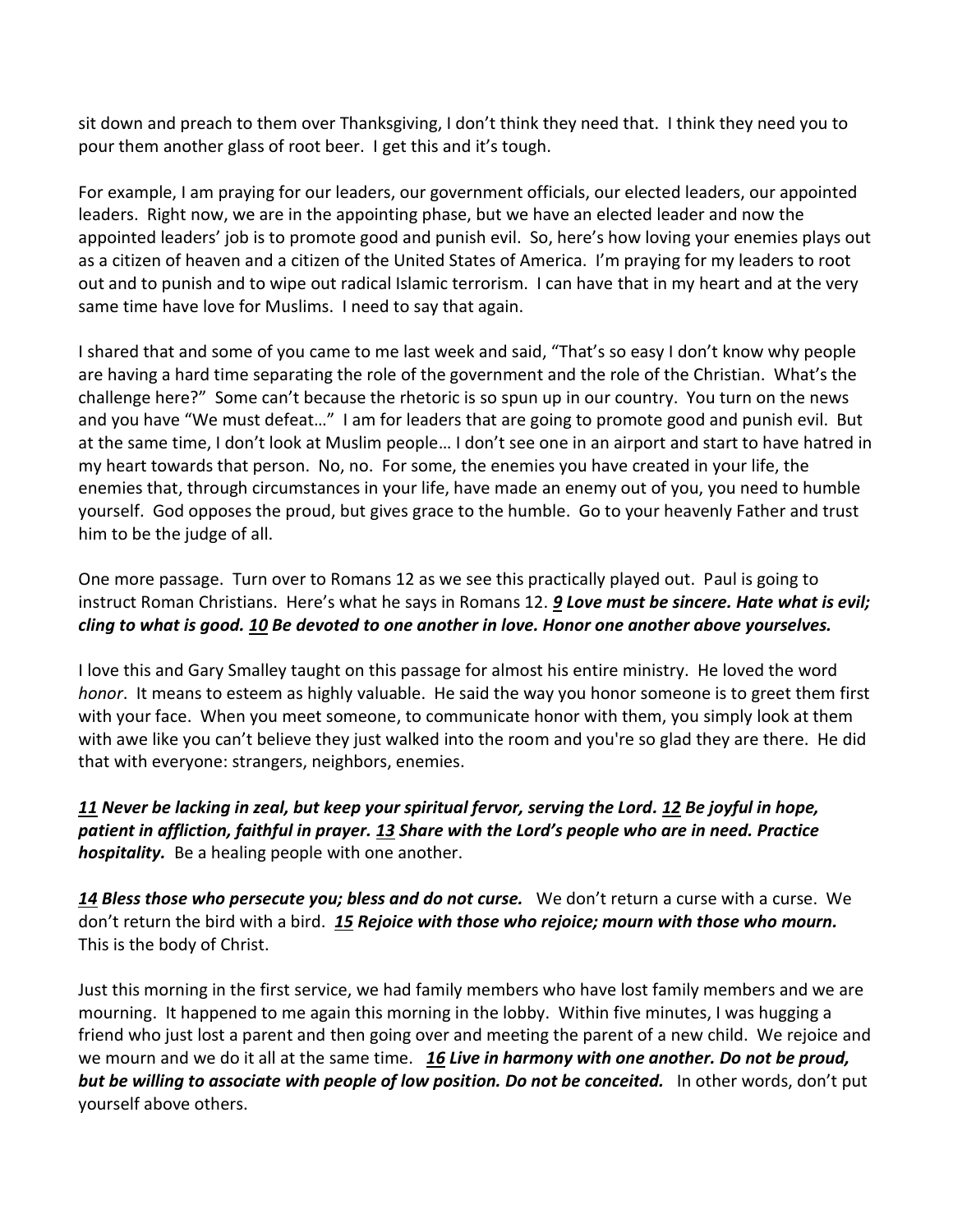## [17](http://www.studylight.org/desk/?q=ro%2012:17&t1=en_niv&sr=1) Do not repay anyone evil for evil. Be careful to do what is right in the eyes of everyone. This next verse is the verse many of you want an answer to this morning. *[18](http://www.studylight.org/desk/?q=ro%2012:18&t1=en_niv&sr=1) If it is possible, as far as it depends on you, live at peace with everyone.*

If there has been one question I get asked a ton in a counseling office, it is "Ted, have I tried everything? Do I now have grounds for a divorce? Is it okay? Have I made every effort?"

Some of you are asking that question today. Let's break is down. "If it is possible…" For some of you in here right now, there are relationships that it is not possible right now. For some, it will never be possible to be reconciled in a relationship because the enemy that you were harboring in your heart is no longer living. "If it is possible…" and here is the key: "as far as it depends on you." I love this. It doesn't say "as far as it depends on your enemy's response" or "As far as it depends on the way your enemy receives your olive branch". No, "as far as it depends on you."

Isn't this the hardest thing we teach our children when they are very small? You see your kids fighting and you pull them in and ask what's going on. They start blaming each other. You pull them aside one at a time. They start to tell you what the other did wrong. "You missed the whole question right there. I didn't ask you what she did to cause you to lick her. I didn't ask that question. I'm not asking about her right now."

That's why when you come into my office, you'll see this plaque that I love that one of our elders, Bill Rogers, gave me. It says, "Those who are absent are protected here." In other words, if I'm talking to you right now and your spouse is not in the room, we are not going to talk about your spouse. We are going to talk about you. Some of you right now are going, "Well that's the problem. The problem there, Ted, is I'm not the problem. They are the problem. Why don't you give me strategies for dealing with them?"

"No, we are going to talk about you. As far as it depends on you. Have you made every effort at peace? Let's talk about that question and then we are going to talk about everything you've done to reconcile the relationship, to work through this, to love this person who has been very challenging and difficult to love. Have you made every effort?" "

That's why I'm here. You need to tell me if I've made every effort."

Then they will leave and go home and tell their family, "I even met with someone. I've tried everything and it's not going to work." I'm telling you that the majority of the time if not all the time, you haven't tried everything. You've tried the same thing multiple times and received the same results, which is what we call the definition of insanity. "If it is possible, so far as it depends on you..." This is personal responsibility. This is you taking responsibility for what is going on in your heart, not the actions of the other person. Loving the son, loving the daughter, loving the ex-husband, loving the ex-wife, loving the wife, loving the husband, loving the mom, loving the dad.

*[19](http://www.studylight.org/desk/?q=ro%2012:19&t1=en_niv&sr=1) Do not take revenge, my dear friends, but leave room for God's wrath, for it is written: "It is mine to avenge; I will repay," says the Lord. [20](http://www.studylight.org/desk/?q=ro%2012:20&t1=en_niv&sr=1) On the contrary:* Now he's going to quote from Proverbs 25.